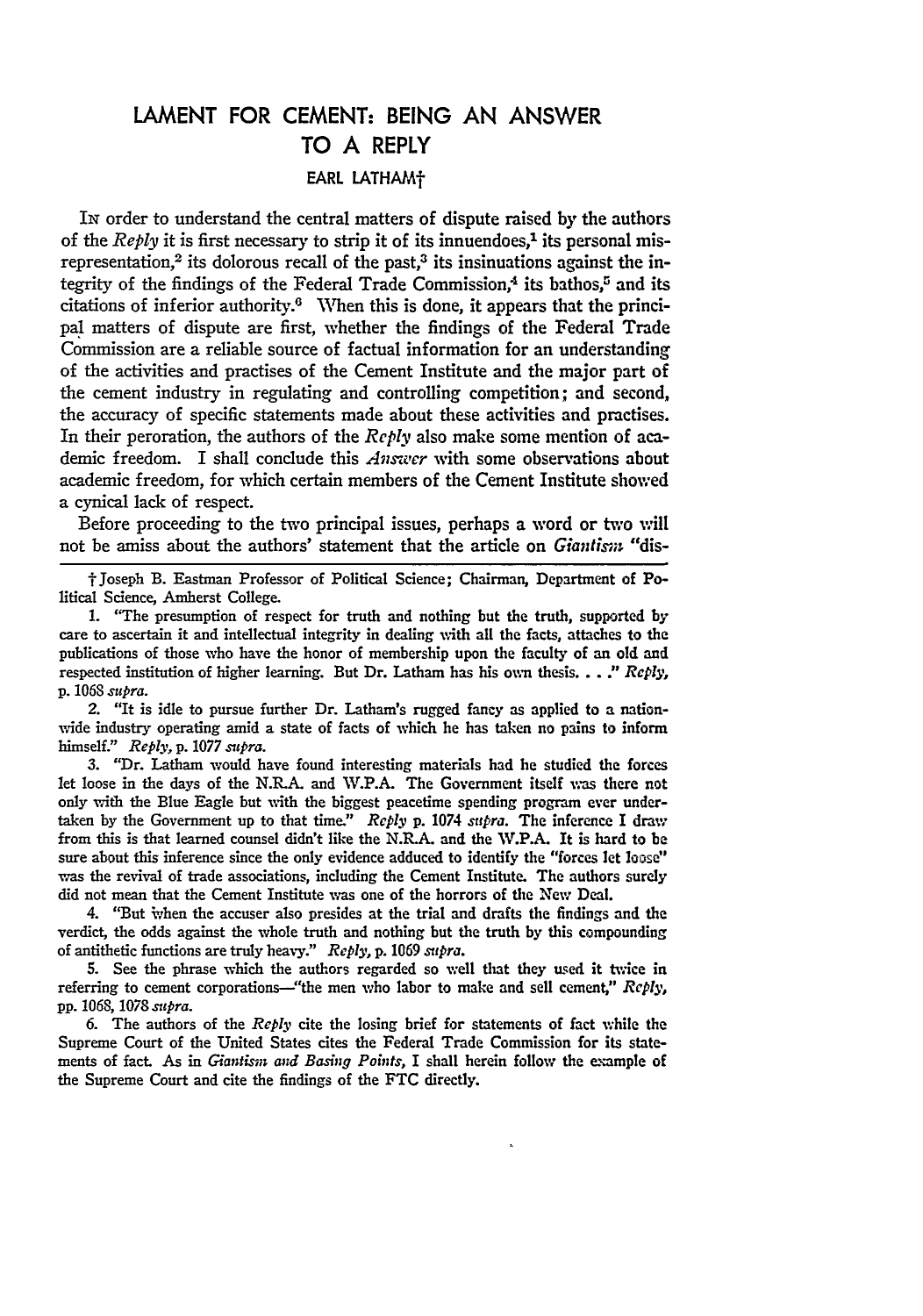closes no evidence suggesting that he looked into the record, examined the digest of the evidence, or even read the **36** page opinion of the Court of Appeals for the Seventh Circuit, setting aside the order of the Commission."7 I will go even further and say that the article discloses no evidence that I have read *Little Women.* In informing myself about the cement industry and.its practises, I not only "looked into the record," "examined the digest of evidence," but "even read the **36** page opinion." In fact the court of appeals opinion was cited and discussed in the article as it was originally submitted to the editors of the YALE LAW **JOURNAL.** Because the same issue of the JOURNAL contained a fuller discussion of the cases, the editors proposed and I consented to delete the overlapping discussion. There was also a vast quantity of other materials searched in the preparation of the article,<sup>8</sup> for the manuscript that was originally submitted to the **JOURNAL** (although longer than the printed text) was itself a shortened statement of a full and comprehensive treatment and presentation of the subject at the Chicago meeting of the American Political Science Association in December, 1948. The remarkable suggestion of the authors that what they don't see can't exist, might **be** applied to their *Rdply.* Their article discloses no evidence that they have read the opinion of the Supreme Court in the second *Cement* case. There, Mr. Justice Black says some things about the function of the Federal Trade Com-

*7. Reply,* p. 1068 *supra.* With their commendable distaste for half-truths, the authors will want it to be understood that the court of appeals opinion, which they cite frequently, was decided by one vote (2-1) and that it was reversed and remanded by the Supreme Court

8. Among the materials searched were the following (an incomplete list) **:** XEIm, **GEOGRAPHICAL DIFFERENTIALS IN PRICES OF BUILDING MATERIALS (TNEC Monograph** 33, 1940); **HANDLER,** A **STUDY OF THE** CONSTRUCTION **AND ENFORCEMENT OF THE** ANTI-TRUST LAWS (TNEC Monograph 38, 1941); FTC, THE BASING POINT PROBLEM (TNEC Monograph 42, 1941); **SELEcr COMMITTE** ON **SMALL** BUSINESS **OF** HOUSE or RPniRE-**SENTATIVES, UNITED STATES VERSUS ECONOMIC CONCENTRATION AND MONOPOLY** (STAVE **REPORT TO MONOPOLY SUBcO mmrITE)** (1946) **;** "The Basing Point Decisions and the **New** England Economy," New England News Letter (Oct. Supp. 1948); Address **of** Commissioner Lowell B. Mason before the Twentieth Boston Conference on Distribution, Oct. **26,** 1948, Boston Herald, Oct. 27, 1948, **p.** 8, col. 3; Statement of Corwin **D.** Edwards on "Basing Point Systems," delivered at a Technical Seminar Sponsored **by** Dept. of Commerce for State Planning and Developing Agencies, Washington, **D.C.,** Aug. 4, 1948; Statement of Corwin **D.** Edwards on "How Business is Affected **by** the Recent Basing Point Decisions," delivered at a meeting of Chicago Ass'n of Commerce and Industry, Oct. **6,** 1948; **FTC,** Notice to the Staff, Commission Policy Towards Geographic Pricing Practises (Oct. 12 and 21, 1948); Federal Reserve Bank of Philadelphia, F.O.B., **THE BUSINESS REVIEw 101** (Sept. 1948) ; *Proceedings of the Anntal Convention of the American, Economic Association, December, 1947,* 38 **Am.** EcoN. REV. (Supp. 1948) (papers on and discussions of monopoly, basing points, and anti-trust regulation) ; *Hear. ings before a Subcommittee of the Committee on Interstate and Foreign Commerce on S. Res. 241,* 80th Cong., 2d Sess. (1948), held **by** Senator Capehart, and reported in the New York Times. A new work, not published at the time of the article on *Giatisim, is* **MACELUP, THE BASING POINT SYSTEM** (1949), my review of which will appear in an **early** issue **of** the **AMERICAN** POLITICAL **SCIENCE REvIv.**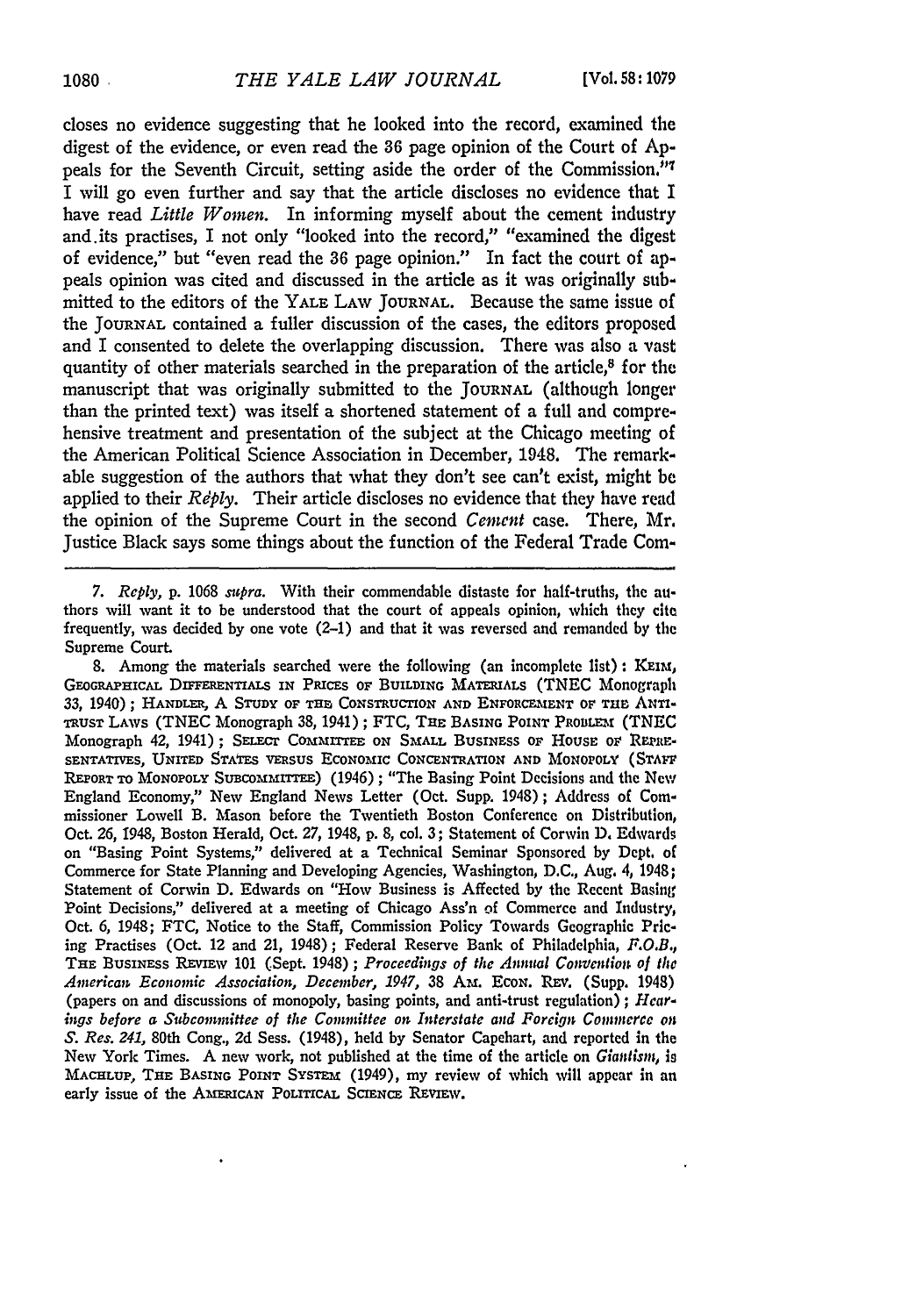1081

mission which bear upon the first of the two principal matters of dispute raised by the *Reply* of the attorneys for the Cement Institute.

Justice Black said there was a special reason "why courts should not lightly modify the Commission's orders made in efforts to safeguard a competitive economy."<sup>9</sup> The Commission is a body of "men trained to combat monopolistic practises." "In the present proceeding," he said, "the Commission has exhibited the familiarity with the competitive problems before it which Congress originally anticipated the Commission would achieve from its experience."<sup>10</sup> Justice Black also cited the statement of the Senate Committee on Interstate Commerce which (in discussing the Commission's power to aid courts in drafting anti-trust decrees) attributed to the Commission "special expert experience and training in matters regarding which neither the Department of Justice nor the courts can be expected to be proficient."<sup>11</sup> It may be concluded on the highest authority, therefore, that the Commission was intended to be, and is, an expert body, established, trained, and trusted to investigate and find the facts.

The authors of the *Reply* say that the Commission "set out to make good its charge of a combination among cement manufacturers."<sup>12</sup> "Naturally," they conclude, "the findings do not reflect any aspect of the truth inconsistent with the purpose of the Commission."<sup>13</sup> What the authors evidently mean is that the Commission managed to find a combination among cement manufacturers merely because there was one. The Commission wasn't alone in this view. Its facts were accepted, adopted, and approved by one judge below and by the Supreme Court with only Justice Burton dissenting. The authors of the *Reply* dwell upon what the Commission did, as though it found its facts in a closet with the door locked. But the findings were not made in an *ex parte* proceeding. As the Supreme Court said, ". **.** . members of the cement industry were legally authorized participants. They produced evidence-volumes of it. They were free to point out to the Commission by testimony, by cross examination of witnesses, and by arguments, conditions of the trade practises under attack which they thought kept these practises within the range of legally permissible business activities."<sup>14</sup>

The respondents got a fair hearing. The Federal Trade Commission found the facts after the now proverbial three years of hearings, 49,000 pages of oral testimony, and 50,000 pages of exhibits. The complaint, findings and conclusions were distilled into **176** pages. These findings and conclusions bore up very well in the Seventh Circuit,<sup>15</sup> and of course in the Supreme

**1**

- **13.** *Ibid.*
- 14. 333. U.S. 683, **701** (1948).

15. For a similar appraisal of the circuit court's action on the Commission's findings, see Zlinkoff & Barnard, *Basing Points and Quantity Discounts: The Supreme Court and a Competitive Economy, 1947* **Term,"** 48 CoL. L. Rav. **9,5, 999** n.55 (1948).

**<sup>9.</sup> FTC** v. Cement Institute, **333** U.S. 6,3, *726* (1948).

<sup>10.</sup> *Id.* at *727.*

<sup>11.</sup> *Id. at726n. 20.*

*<sup>12.</sup> Reply, p.* 1069 *supra.*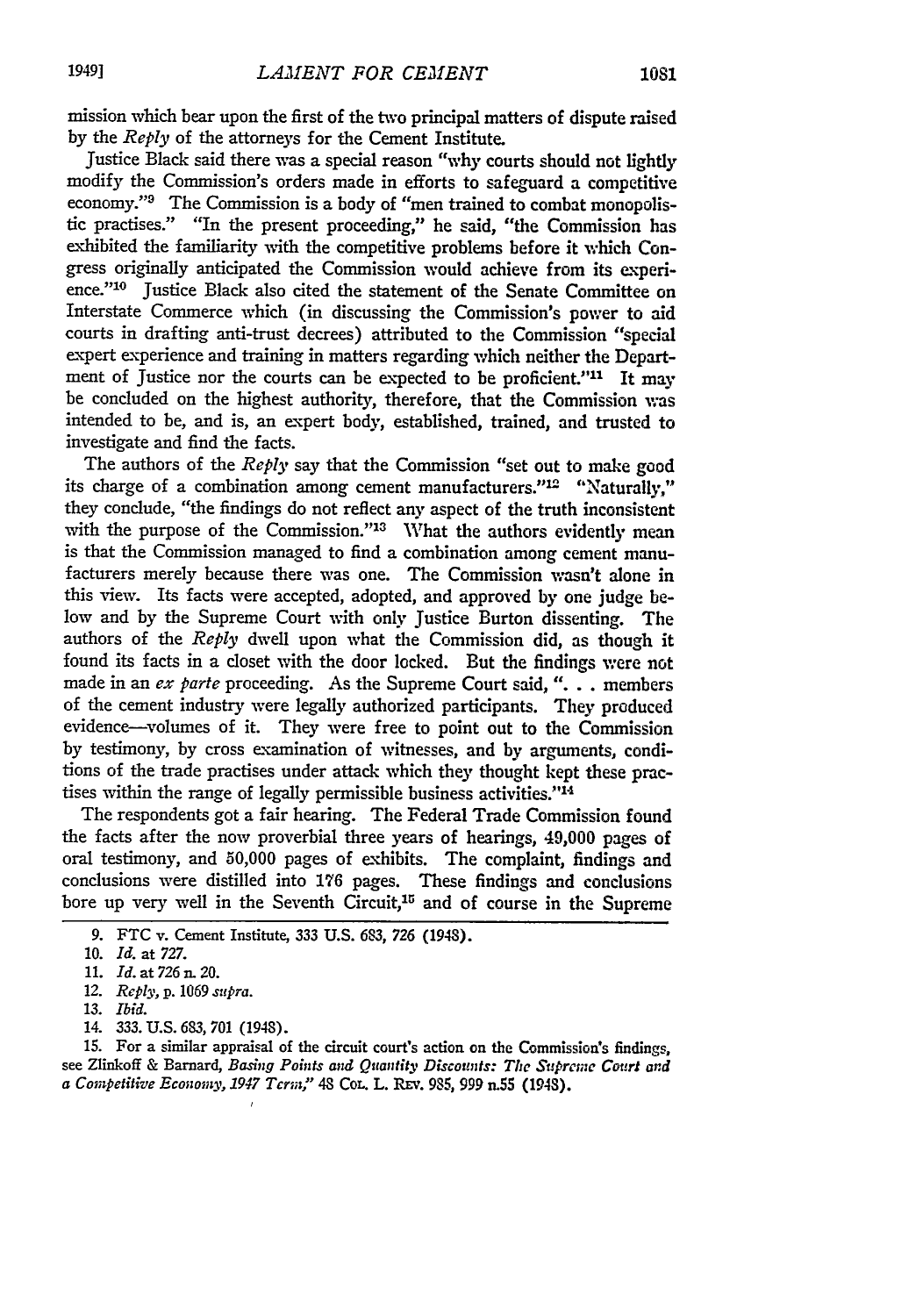Court. One may properly conclude therefore that the factual basis of the Commission's order was as solid as a rock.

The chief respect in which the question of a fair hearing was raised in the Supreme Court was the argument made by one of the respondents that the Commission was "prejudiced and biased against the Portland cement industry generally" and that it had pre-judged the issues. This accusation was rejected by the Supreme Court. It was also rejected by the Seventh Circuit Court of Appeals, although the authors did not choose to refer to this rejection in the *Reply.*

The position of the authors of the *Reply* on the matter of the reliability of the Commission's findings as a foundation of fact for an inquiring student of government goes beyond the assertion that the Commission was wrong in the cement industry proceedings. It seems to suggest that adversary proceedings are bad instrumentalities for establishing facts. "Every trial is, after all, a contest in which all the evidence adduced by the accuser is aimed to prove the essential fact to which the alleged guilt attaches." $16$  If the Commission's findings are unreliable for this reason, think how unreliable all of the citations from the respondent's brief must be-for the same reason. For all of the evidence adduced by the accused must be aimed to contradict the essential fact to which the alleged guilt attaches, not to establish the objective facts. The authors' citations from their brief can do no more then than to challenge the allegations which contradict them. But the courts proceed upon a different assumption from that of the authors of the *Reply.* Adversary proceedings are regarded as one of the better ways of establishing the facts. The merits of the opposing positions taken **by** the lawyers for the cement industry and the lawyers for the Government were passed upon **by** the judges. **They** accepted the Commission's facts with remarkable unanimity. Something more than citations from the respondent's brief will be needed to prove they were wrong.

We come then to the specific statements which bother the authors of the *Reply,* following the same sequence in which both the original article and the *Reply* proceed.

*The Cement Confederation.* The striking point about the Institute is that it was organized for the *goveriment* of the cement industry, as the articles of association declare, and for the maintenance of the multiple basing-point delivered price system, which was the chief instrument of control of competition.1T The authors of the *Reply* make an imaginative effort to make it appear as though the Institute was a creature of the Government, which gave it its first impulse, revived it when it languished, and solidified it when the Federal Trade Commission started its proceedings. This suggests a degree of docility towards public authority that must be startling to the Federal Trade Commission. The suggestion that only the Government propped **up** the Institute overlooks the previous history of the cement industry. As the Federal

*<sup>16.</sup> Reply,* **p.** 1069 *mpra.*

**<sup>17.</sup>** In the Matter of The Cement Institute, 37 F.T.C. 87, 157 (1943).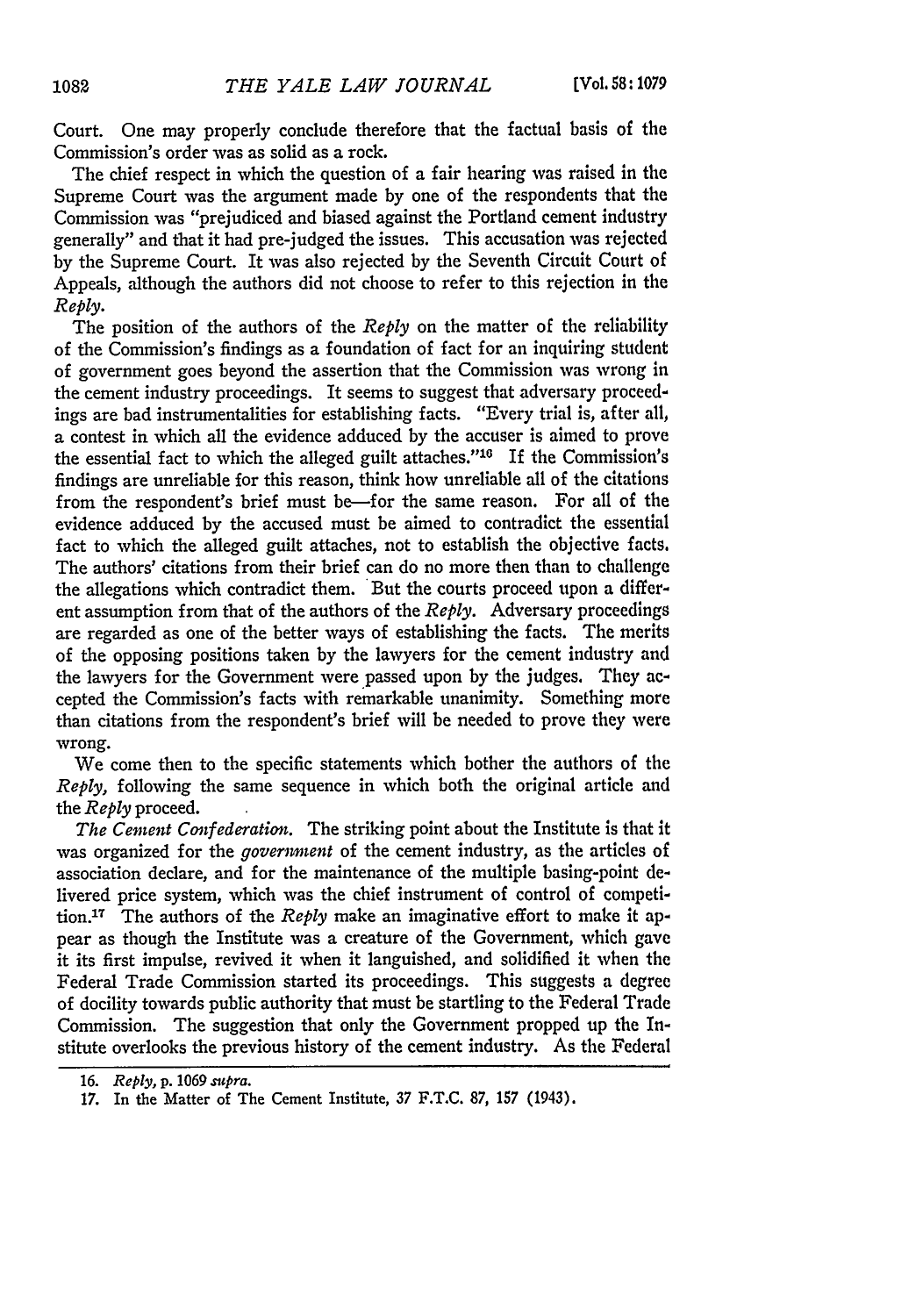Trade Commission found, "tihere have been numerous trade organizations and associations in the cement industry over a long period of years."<sup>18</sup> The Cement Institute came into being only after inferior forms of association had been tried and found wanting. The search for forms of control long antedated 1929. Whether the Institute held any meetings or not in the twenty-two months after July, 1930 is unimportant in the light of the evidence that it continued to exist and that its bureaucracy represented the Institute in negotiations with railroad companies and the National Builders Supply Association.<sup>19</sup> It is therefore a misstatement that the only activity was the publication of freight rate books and the collection of money to pay for them. Even if this were the case however, the authors of the *Reply* have made an unhappy admission since the maintenance of the freight rate books was the key to the maintenance of the price control system that the Supreme Court declared was unlawful.20

The authors of the *Reply* say<sup>21</sup> that with the National Industrial Recovery Bill, it seemed necessary to the cement industry to have a trade association to function under the Act. (The industry already had one, of course.) It was a "natural thing" to do to "revive" it and employ it. The trustees of the Cement Institute became the Code Authority of the cement industry. As one writer recently has put it, "[t]he Code of Fair Competition now took over where the Code of Ethics had left off, but the enforcement power of the Government was obviously stronger than that of an informal cartel that had to rely on ethics and moral suasion (i.e., intimidation) backed by the financial strength of the leaders." $22$  The evidence is that the Institute used the official status with which the Act had endowed it to improve the system of control over the industry.<sup>23</sup> That some members of the industry were reluctant to submit because of the "demands and regulations of the Federal Government" is not remarkable. For working purposes, the Cement Institute was the Federal Government in the cement industry.24

According to the evidence supplied by the authors themselves, only four companies saw fit to resign from the Institute right after the National Industrial Recovery Act was declared unconstitutional, and a motion to dissolve in May, 1936 was able to muster only 3 votes.<sup>25</sup> Meanwhile, the work of

22. MACHLUP, THE BASING POINT SYSTEM 78-9 (1949).

24. This does not mean that it had its way on all things however. For example, the Board of Trustees of the Institute was authorized under the Code to formulate a plan for the sharing of the available business. Although "substantially all members of the industry desired a proration plan," none could be agreed upon, and no plan or method was ever approved **by** the NRA. **37 F.T.C. 87, 215** (1943).

*25. Reply,* **p. 1071** *sumra.* It would be interesting to know whether the pecuniary

<sup>18.</sup> *Id.* at **871,** 143.

<sup>19.</sup> See reference to such activity, *id.* at 87, 194, 197.

<sup>20.</sup> *Id.* at *87,* 163.

<sup>21.</sup> *Reply,* p. 1074 *supra.*

**<sup>23.</sup>** See, for example, **37 F.T.C. 87,** *16S* (1943) (as to land grant rates) **;** *id.* at **197** (as to truckers) **;** *id.* at **219** (as to limitations on increase of productive capacity).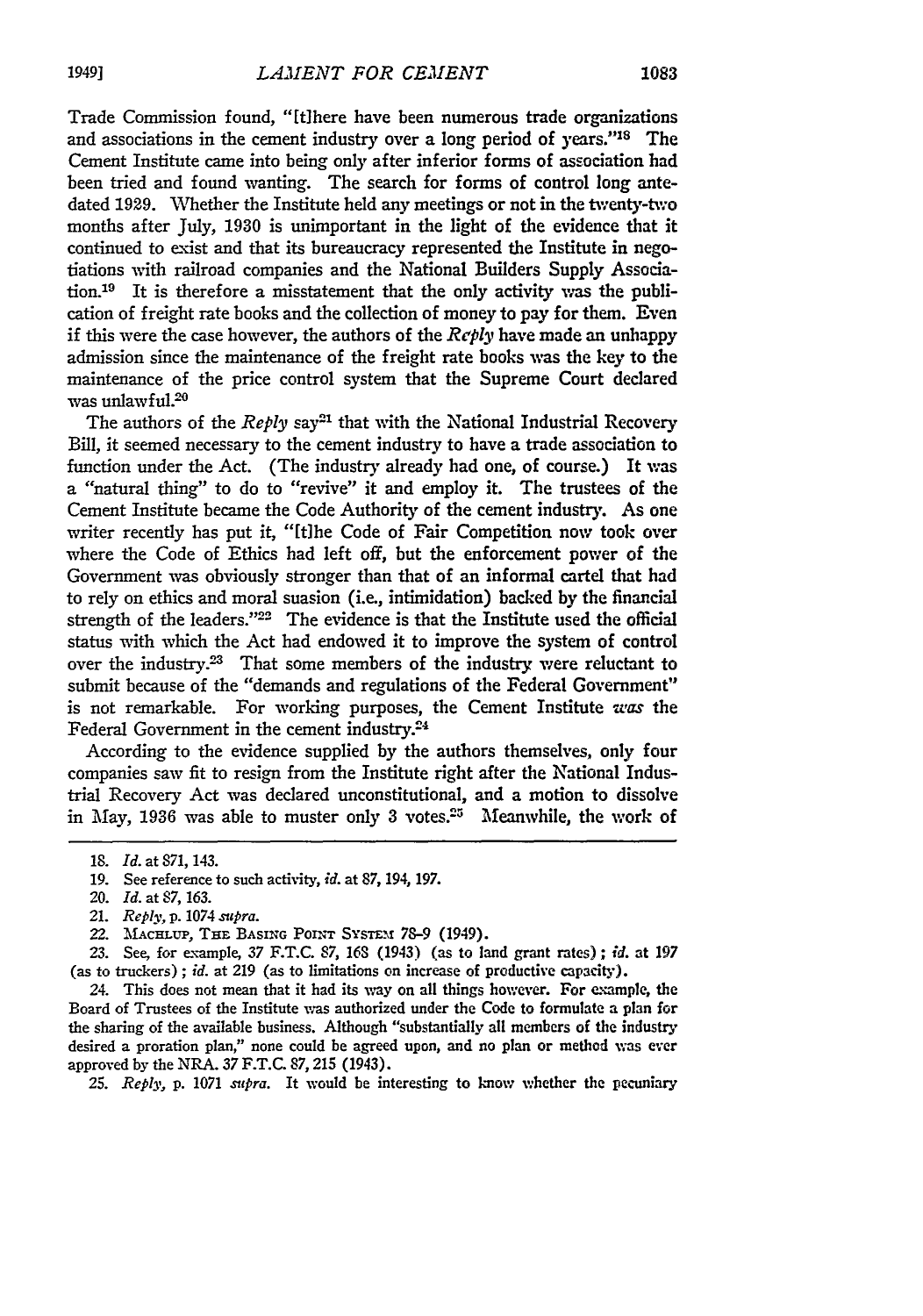putting out the freight rate book continued. $2<sup>6</sup>$  and this, as the Commission found, was central to the maintenance of the private system of price control.<sup>27</sup> Far from falling apart after the National Industrial Recovery Act was declared invalid, the Institute for seven months after the demise of the NRA attempted to administer some of the provisions of the NRA Code for the Cement Industry through its trade practise committee, composed of the same individuals who had previously constituted the Code Authority.28 In December, **1935,** the Cement Institute issued a "Compendium of Established Terms and Marketing Methods" which codified the established rules and trade practises of the industry. They bore a close resemblance to the rules that had been established under the Code of Ethics and the Code of Fair Competition.<sup>20</sup> The object of the organization was to maintain the multiple basing point system of price making and this system continued in force after the end of the NRA.<sup>30</sup>

*Devices of Control.* Most of the points made **by** learned counsel under this rubric are quibbles about quiddities. $31$ 

The statements that there has never been dissemination of cost data in the history of the industry, nor of price data or prices of any sort **by** any trade association in the history of the industry are contradicted **by** the *Old Centn* Case and, more recently, **by** the Federal Trade Commission. In the *Old Cement* Case, the Supreme Court referred to and discussed the reporting service that distributed "information as to production, price of cement sold on specific job contracts and transportation costs.  $\ldots$   $\ldots$   $\ddot{32}$ . The dissemination of destination prices among the respondents **by** the Code Authority could hardly have taken place "under the direction of the President of the United States"

- **27.** See note 20 *supra.*
- **28.** 37 **F.T.C.** 87, 159 (1943).
- **29. MAcrLUP,** *op. cit. supra* note *22,* at *79.*

**30.** *Id.* at 79-80. See also the statement of Justice Black sustaining findings "that the Institute was organized to maintain the multiple basing point system as one of the 'customs and usages' of the industry and that it participated in numerous activities intended to eliminate price competition through the collective efforts of the respondents." 333 **U.S.** 683, **719** (1948).

**31.** For example, the authors of the *Reply* prefer to date the "patent control period" from 1907 when the Association of Licensed Cement Manufacturers was formed. An equally good date is November, **1906** when the North American Portland Cement Company was created with an exclusive license to the Hurry and Seaman patent, and authority to sub-license. Just as good is the year 1903 when Atlas Portland Cement Company brought suit for infringement, because this suit led to the settlement which set **up** the North American Company which led to the Association of Licensed Cement Manufacturers. I prefer to date the "patent control *period"* from the event that **led** to all these consecutive developments, namely, 1900, the year that Hurry and Seaman secured the patent.

**32.** Cement Manufacturers Protective Association v. United States, **268 U.S.** 588, 602 (1925).

penalty for withdrawal (one year's dues) provided by the articles of association was collected from the seceding companies. See 37 F.T.C. **87, 126** (1943).

**<sup>26.</sup>** *Reply,* **p.** 1071 *supra.*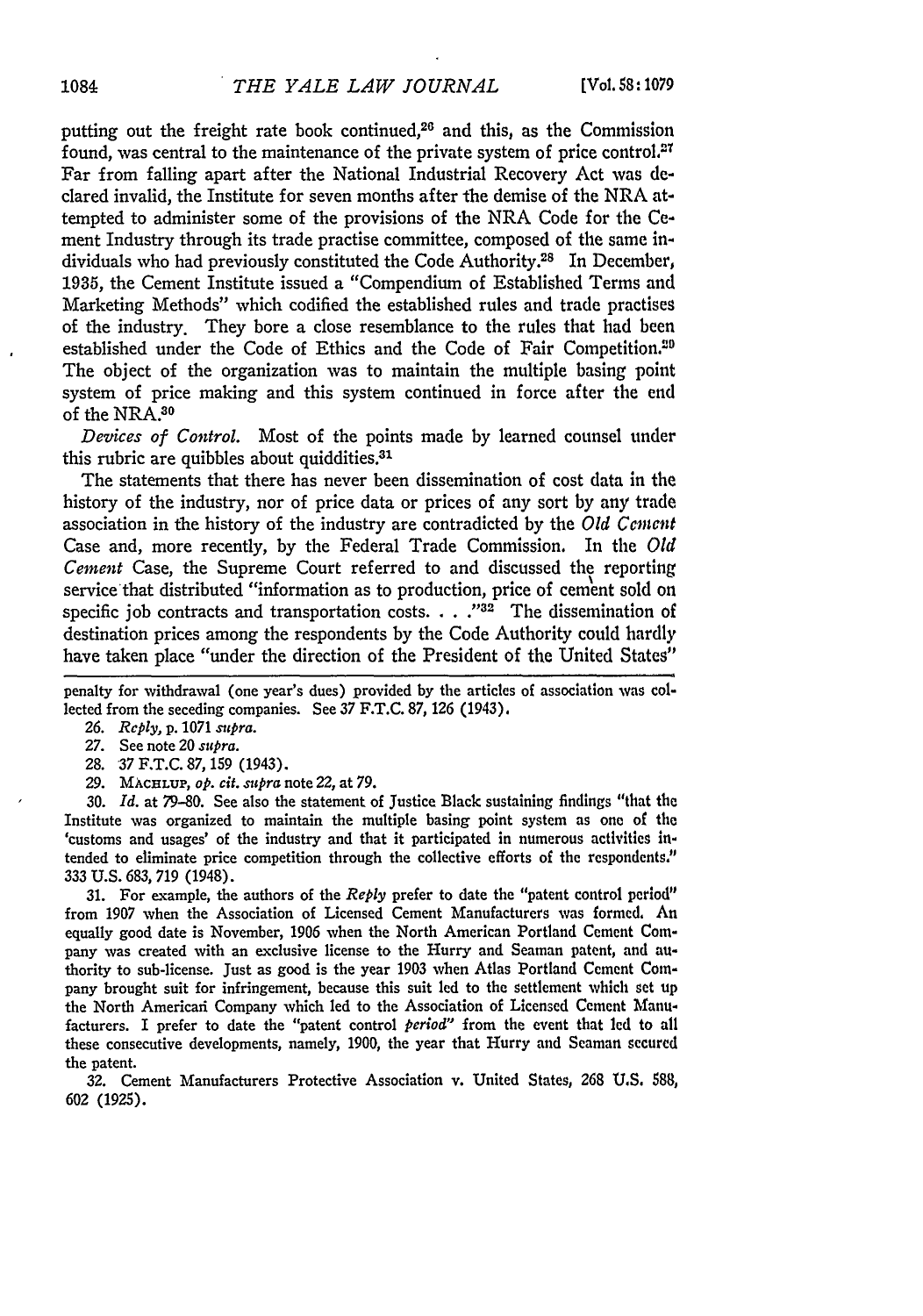as the authors assert, since the Federal Trade Commission made a finding that the Code did not specifically provide for such dissemination.<sup>33</sup> As the Commission further said, the result of this practise, for which there **was** no specific warrant in the Code, "was to facilitate greatly the efforts of respondents to make identical bids to the Government." $34$  The Commission also found that after the NRA, the trade practise committee of the Cement Institute served as the means for circulating "arbitrary prices" to Institute members. This was a phase of the struggle **by** the Institute and its members against imported cement.<sup>35</sup>

But in fact, a continuous, overt, and systematic exchange of prices and price data was not necessary to run the private price control system that the Supreme Court found unlawful. **Of** the formulary price control system, the Commission made the specific finding that the formula, "once put into operation, is self-perpetuating in the sense that renewed understandings or agreements are not needed to maintain identical delivered prices over an indefinite period of time."<sup>36</sup> The Commission found that the formulary price system was the product of a long evolution and that price information necessary for new calculations would circulate habitually through common customers and salesmen in the field.<sup>37</sup>

Although the authors of the *Reply* have me "hurling" myself against the record, the findings, and the courts, **I** beg to say only that I wouldn't dare, not being of counsel for the defense. Nor did the article on *Giantism* do so. As I said there, **"[c]** onstituent corporations were semi-autonomous in the management of their respective enterprises."<sup>38</sup> This statement is exactly consistent with the Commission finding that managements could make their mills base mills if they weren't, or nonbase mills if they were. The Commission also found that discipline **was** imposed to keep this semi-autonomy within limits so that the pricing system could be maintained. In its own words, **"[s]** uccessful maintenance of the system requires, therefore, that the price leaders, usually the larger chain mills, possess the power to force recalcitrants to adhere to the system and that this power be exercised when necessary."39 These price leaders, members of the Institute, constituted an inner circle functioning within the formal framework of the Institute. They were so described and discussed in the manuscript on *Giantism* as it was first submitted to the editors of the YALE LAW JOURNAL. In the interest of brevity the discussion was deleted. The chastisements involved in the use of punitive bases were in the control of these corporate members of the Institute.<sup>40</sup> The Commission also

- **38. 58 YALE L.J . 383, 385** (1949).
- **39. 37 F.T.C. 87, 178-9** (1943).
- 40. For the findings as to punitive bases, see *id.* at **87, 178** *ct seq.*

**<sup>33. 37</sup> F.T.C. 87, 168** (1943).

<sup>34.</sup> *Ibid.*

**<sup>35.</sup>** *Id. at 236.*

*<sup>36.</sup> Id.* at **150.**

**<sup>37.</sup>** *Id.* at **178.**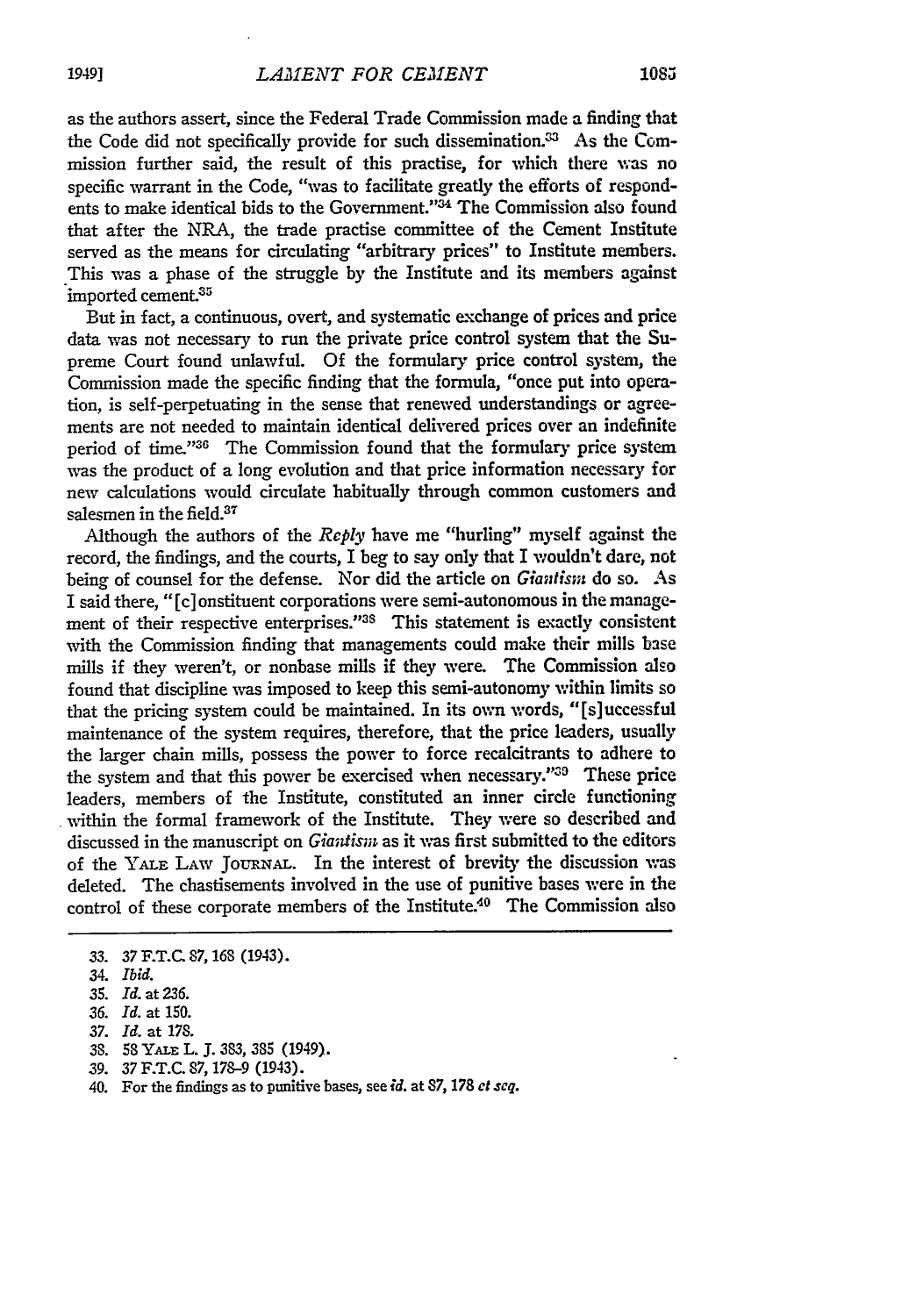found that the formal Institute lent its services in matters of discipline to maintain the price control system.<sup>41</sup> The Institute had a great deal more to do with basing points and prices at basing points than Dr. Latham did.

As to freight rate books, the Commission made a finding that "(t] he rate books published **by** the Institute were intended **. . .** to provide common freight rate factors for pricing purposes, avoid differences in delivered price quotations resulting from errors in rate calculations or failure to keep abreast of rate changes, and thus enable the corporate respondents to quote identical delivered prices for cement at all destinations; and they were in fact used for that purpose. '42 The freight rate books were part of the mechanism for maintaining the formulary price control system. Members of the Institute used the freight rates in the book in calculating prices, even though these book rates were at variance with official rates, and did not use new official rates until such new rates had been cleared with the Institute Rate Bureau.48 The freight rate books were regarded **by** the Federal Trade Commission as lacking information that a *genuine* rate service would be expected to supply. The allrail freight rates contained in the books were used to calculate delivered prices even though shipment was made **by** water transportation or **by** motor truck at rates different from those on which the price was calculated.<sup>44</sup> The allegation was made in the defense in the second *Cement* case, as it is also suggested in the *Reply,* that the books were designed to supply manufacturers with accurate information about freight costs. The authors of the *Reply* add that economy made it desirable for the Institute to prepare one book for many, rather than to have each manufacturer prepare his own. Unfortunately for this view, the Commission found that the rate books contained rates from points where no shipments of cement originated and failed to contain rates from **all** producing points.45 The value to the manufacturer in calculating actual freight costs was therefore small. The value to the Institute and its members in maintaining their private price control system was very great.<sup>46</sup>

*Truckers.* The findings of the Commission completely refute the assertion that the Institute had nothing to do with the successful movement among the cement industry to coerce buyers, freeze out truckers, and incidentally keep transportation business with the railroads. There was a conference of the interested parties in July, 1931, attended **by** the president of the Cement Institute<sup>47</sup> and one in January, 1932 attended by the president of the Cement Institute<sup>48</sup> at which ways and means of accomplishing these objects were canvassed. As was said in *Giantism*, by 1932 a major part of the cement industry

- 46. For a parallel view, see **MACHLUP,** *op. cit. supra* note 22, at **78.**
- 47. **37** F.T.C. **87,** 194 (1943).
- 48. *Id.* at 197.

<sup>41.</sup> See, for example, the part played **by** the Cement Institute in the use of espionage against and boycott of imported cement. *Id.* at **87, 236.**

<sup>42.</sup> *Id.* at **163.**

<sup>43.</sup> *Id.* at **165.**

<sup>44.</sup> *Id.* at **166-7.**

<sup>45.</sup> *Id.* at **166.**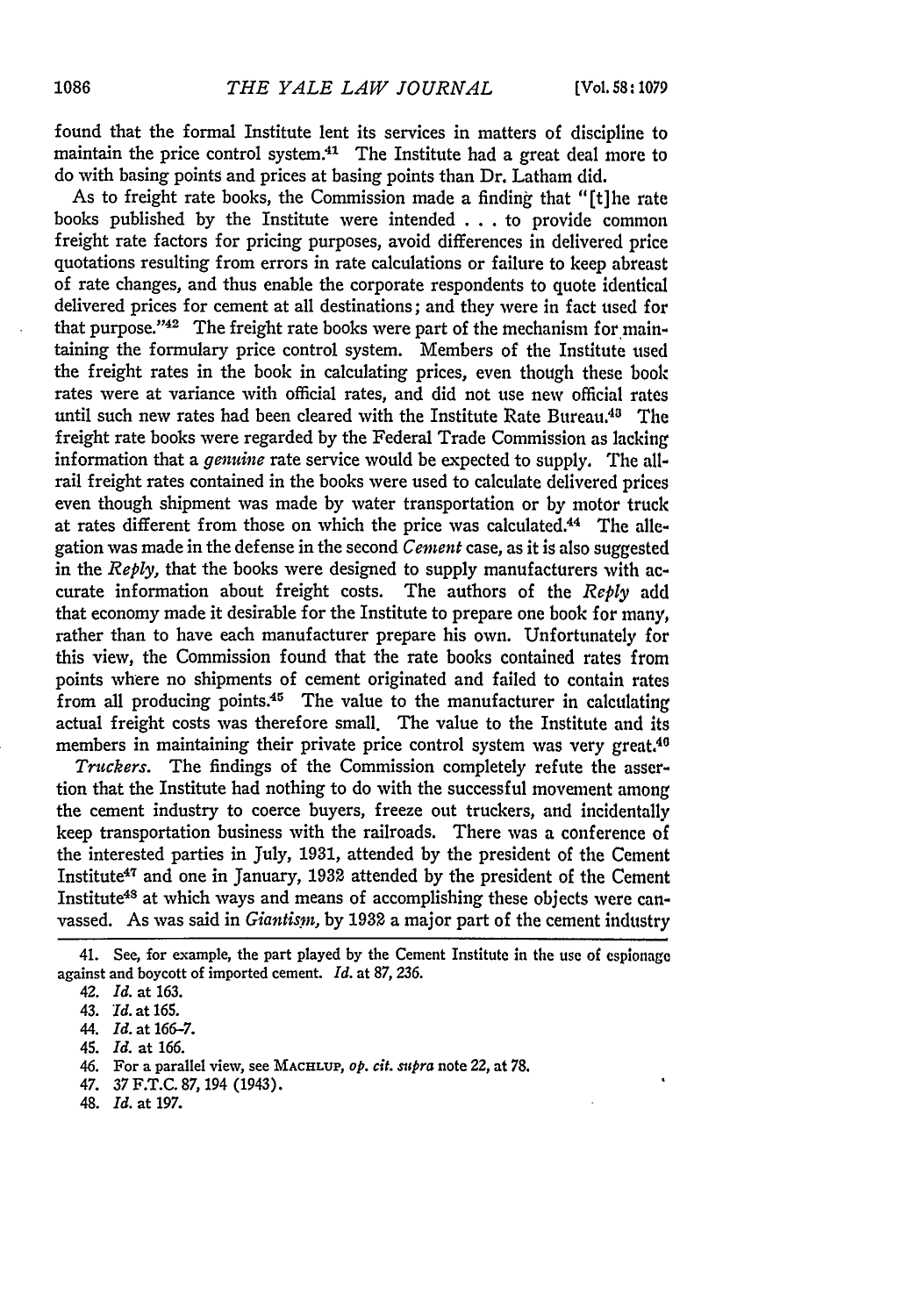had declined **to** permit trucking under any circumstances and most of the rest forced buyers to pay penalty prices for delivery by trucks.

*Dealers.* The Commission made a distinction between dealers and other buyers which is very useful because the dealers were a significant element in the private system of price control maintained by the Institute and members of the cement industry.49 The confused and somewhat irrelevant discursus **by** the authors of the *Reply* of the dealer policy of the Cement Institute and of the members of the cement industry should be checked against the accurate account in the findings of the Federal Trade Commission.<sup>50</sup> Suffice it to sav that the Institute played a not insignificant part in the division of business between the manufacturers and the dealers. The Commission found that the Institute "continued, adapted, and supplemented" previous (i.e., before 1929) actions as changing conditions and circumstances dictated.<sup>51</sup> The Institute proposed a dealer classification to the NRA which was included in the Code for the Cement Industry and then set aside. $52$  Representatives of the Institute met with representatives of the dealers in Chicago in **1935** to decide on dealer policies. A district meeting of the Institute attended by the manager of the Institute agreed upon a method of marketing cement substantially identical with the policy worked out in the Chicago meeting.<sup>54</sup> The president of the Institute appointed a committee to maintain contact with Government purchasing agencies and so far as possible further the new dealer policy.<sup>25</sup> Arrangements were also made with the cooperation of the Institute to police the new rule and to report violations of it. $56$  The last paragraph of the discussion of "Dealers" by the authors of the *Reply* is, therefore, casuistry.

*Customners.* The authors of the *Reply* say that there were no long term contracts and that there were long term contracts (specific **job** contracts). Those long term contracts are precisely the ones referred to in the article on *Giantism.* Their purpose as the authors admit was to protect contractors against increases in price decreed by manufacturers. If the purchaser makes the contract with a dealer, the dealer absorbs such price increase as may eventuate, unless he too makes a contract with the manufacturer to protect himself. The danger that these long term contracts presented to the ability of producers to administer the private price control system is refreshingly described by the authors of the *Reply.* The producers combined to stop these practises so that no dealer, to use the phrase of the authors, "would have an opportunity to obtain cement at a lower price than his competitors were currently paying  $\overline{\rm{for\;}$ it." $^{57}}$ 

- 49. *Id.* at 141.
- 50. *Id.* at 225-34.
- 51. *Id.* at 225.
- 52. *Id.* at 227-8.
- 53. *Id.* at 230.
- 54. *Id.* at 231.
- 55. *Id.* at 232.
- *56. Id.* at 231.

**57.** See the findings of the Federal Trade Commission as to specific job contracts, *id.* at 202-6.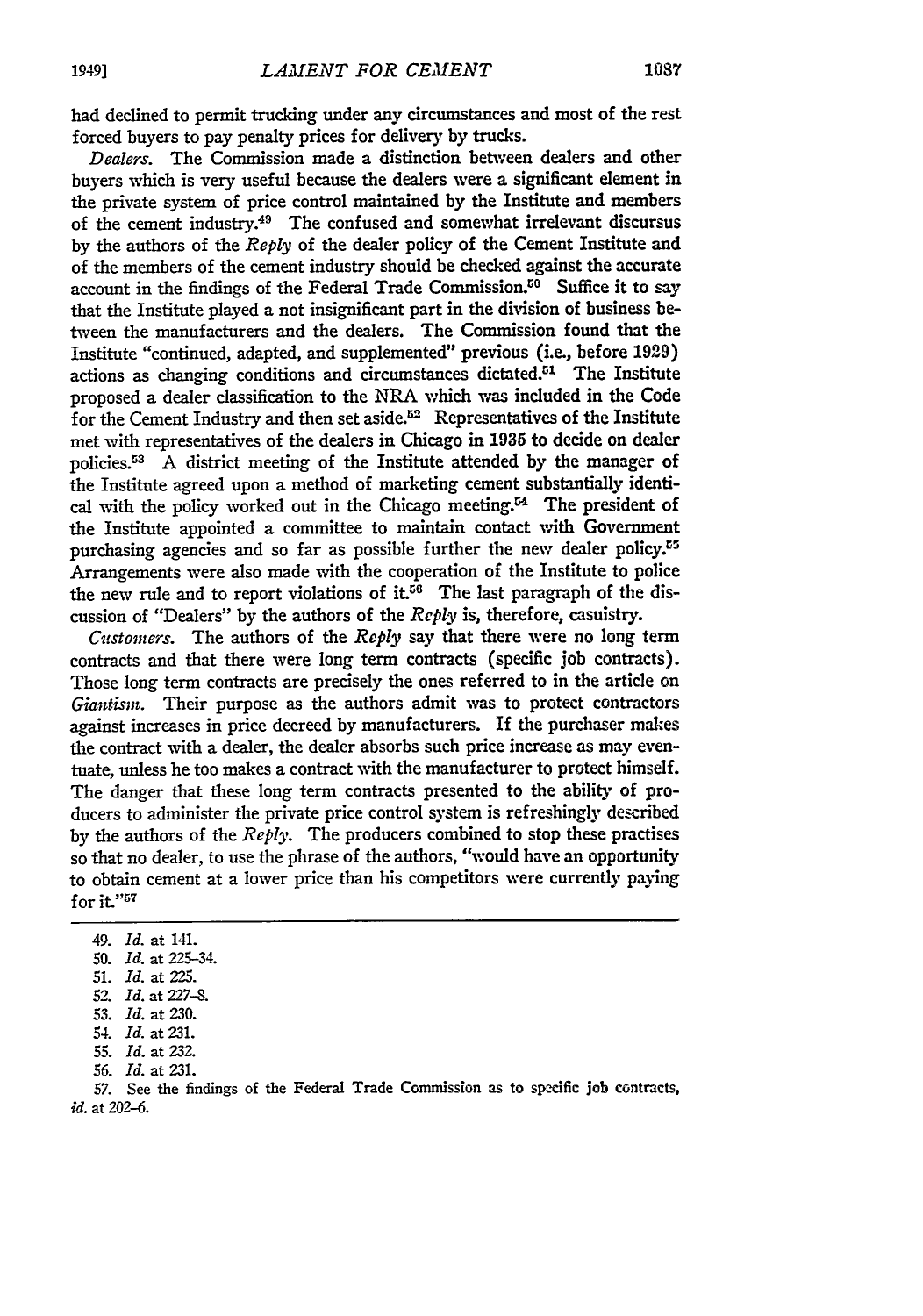As to freight diversion,<sup> $58$ </sup> the evidence is clear that the Institute sought to pin opprobrium on those who practised it by labeling it "unfair,"<sup>59</sup> sought to require payment of the seller's price at the place of final delivery<sup>60</sup> and sought to control the practise through cooperation with the railroads. This is discipline which, as the authors surely realize, does not necessarily mean beating customers with little sticks.

The colorable paragraph of the authors of the *Reply* on the Institute's program of security by propaganda $61$  can be briefly disposed of. The chairman of the Institute's marketing research committee was of the view that "no sound defense of our methods of selling cement can be made without the admission that some limitation of competition is necessary in such an industry as cement. This is not a subject which can be presented to the public through advertising, or in any way. It is an argument that has to be made and can be made in special places where it may be calculated to do some good."<sup>02</sup> The Institute gave up its advertising program-the essential theme of which had been characterized by the same man as "sheer bunk and hypocrisy"—not because any specific propaganda program was disapproved but because it was thought that the degree of public disfavor was not to be cured by advertising.

I did not raise the issue of profits which the authors of the *Reply* seem to want to discuss. But readers might be interested in the objective conclusion of another observer who uses the same data as the authors. M. A. Adelman says,

"For the ten years **1928-37** inclusive, the average percent of capacity utilized was about 45%. Additional cement could at any time have been produced at half, or less than half, of the current price. . . . Under unrestrained competition, the price would have been driven toward the incremental cost, i.e., below average cost, and the industry as a whole forced to suffer losses until the redundant firms and mills were squeezed out. But in point of fact, the respondents' profits before taxes averaged 3.56 percent of their capital assets. *Something-whether* we call it normal trade practises with judge Major or combination with Mr. Justice Black-prevented conpetition from being effective. In no other way could profits have been earned."<sup>63</sup>

*Academic freedom.* The working concept of academic freedom upon which the Institute acted is well illustrated in the findings of the Federal Trade

**62.** 37 F.T.C. 87, 248 (1943).

63. Adelman, *Competition and Antitrust Laws*, 61 HARV. L. REV. 1289, 1345-6 (1948).

<sup>58.</sup> See the findings of the Federal Trade Commission as to diversions of cement in transit, *id.* at 198-202.

<sup>59.</sup> *Id.* at 199.

*<sup>60.</sup> Ibid.*

<sup>61.</sup> The unfamiliarity of the authors with the subject matter of political science which is evident throughout their paper makes it unlikely that they know what the political scientist is "at home with.' And I didn't "praise" the plan. I just said it was "noteworthy" and "of interest politically."